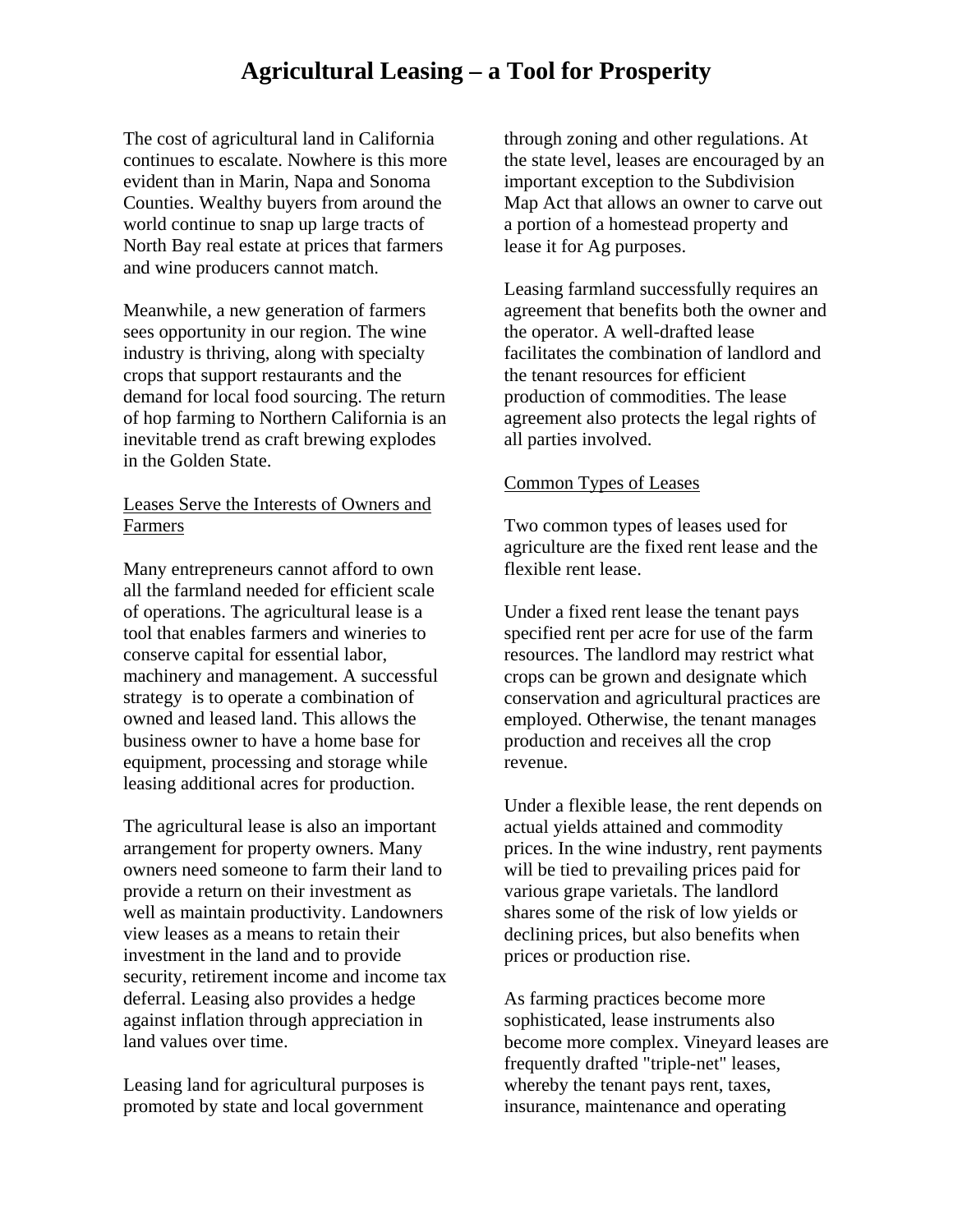expenses. The landlord enjoys a steady income stream while the tenant operates and maintains the property.

## Before Signing the Lease – Tenant's Due Diligence

Due diligence on agricultural property includes review of title, water rights, irrigation infrastructure and improvements, environmental review, land use and zoning restrictions, and third party contracts.

A title search will enable the prospective tenant to understand whether its possession of the premises could be at risk due to foreclosure of a mortgage. The Tenant will want to know whether the consent of a lender is needed to lease the premises.

A prospective tenant should ensure that the actual owner is a party to the lease. A title report will identify the actual owner of the property.

Third party easement rights can negatively affect growing or harvesting activities.

Water sharing agreements are common in agricultural areas. The rights of third parties to water must be clearly understood.

#### Important Lease Terms

A written lease brings certainty by laying out important terms such as rent formula, conservation practices, lease duration, and notice termination events. In California, an agreement to a lease for more than a year must be in writing to be enforceable.

In any agricultural lease, the following issues should be covered:

1. Define the premises to be leased and the tenant's access to the premises. The precise terms of

access easements must be understood to ensure that vehicles and harvesting equipment can be brought on to the property.

- 2. Clearly define the sharing of expenses and production.
- 3. Agree on the responsibility for maintaining buildings, facilities, and soil.
- 4. Decide when and how the lease can be renewed and how the rent can be renegotiated or recalculated.
- 5. Decide who can make any alterations or improvements to the premises.
- 6. Allocate risks with appropriate indemnity and insurance clauses.
- 7. Landowners should try to limit the tenant's ability to terminate for lack of water or infestation.

## After Signing the Lease

Both parties should maintain good records of payments and farm management practices. Recordkeeping reduces the risk of a dispute after the lease is signed.

## Conclusion

The trend over the next several decades will be for more of California's farmland to be leased rather than operated by its owners. A well-drafted agricultural lease prevents many legal problems by requiring the parties to consider explicitly the terms they are agreeing to. Both the owner and the tenant will want to engage an experienced real estate attorney to guide them to a written agreement that protects both parties.